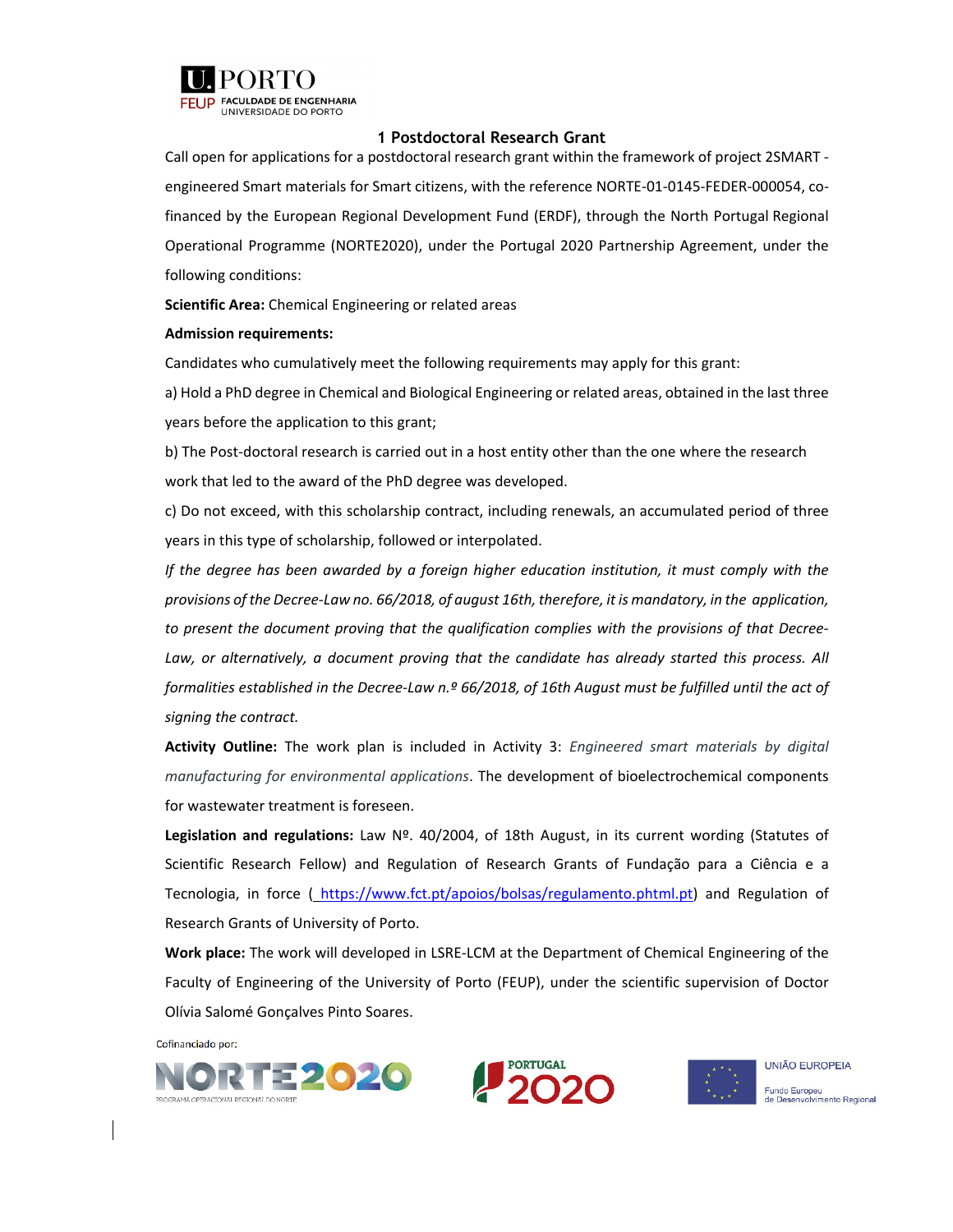

 **Grant duration:** Initial duration of <sup>6</sup> months, with starting date predicted to July/2022, on exclusive basis regime, eventually renewable, up to the maximum of 3 years but not exceeding the end of the project.

If the recruitment procedures do not allow the grant to last for a minimum of 3 consecutive months, in accordance with paragraph 6 of article 7 of the Research Grant Regulations of the Foundation for Science and Technology, I.P. , the scholarship will not be awarded.

**Stipend:** The grant stipend amounts to 1686,00€ according to the table of values of the grants awarded directly by FCT, I.P. in the Country. The payment will be made by bank transfer.

### **Selection procedure**:

The selection of the scholarship holder will be based on a curricular evaluation that will focus on the merit of the candidate and an interview will be held for candidates whose classification in the curricular evaluation is equal to or higher than 15 points. The evaluation criteria for the curricular component are:

● Academic profile of the candidate: PhD in Chemical and Biological Engineering (5 points); PhD in related areas (2 points);

• Participation in R&D projects in an area relevant to the research project (up to 5 points); Participation in R&D projects in related areas for the research project (up to 2 points);

- Relevant publications (up to 5 points);
- Motivation letter that will allow evaluation of the candidate's English proficiency and motivation (up to 5 points).

The final ranking of the interviewed candidates will be given by the sum of:

- Score of the CV evaluation
- Score of the interview (up to 5 points)

If the minimum score of 20 points is not reached by any of the applicants, the scholarship will not be awarded.

#### **Selection Jury:**

President: Professor Maria Arminda Costa Alves

Effective member: Professor Madalena Maria Gomes de Queiroz Dias

Effective member: Professor Olívia Salomé Gonçalves Pinto Soares

Cofinanciado por: